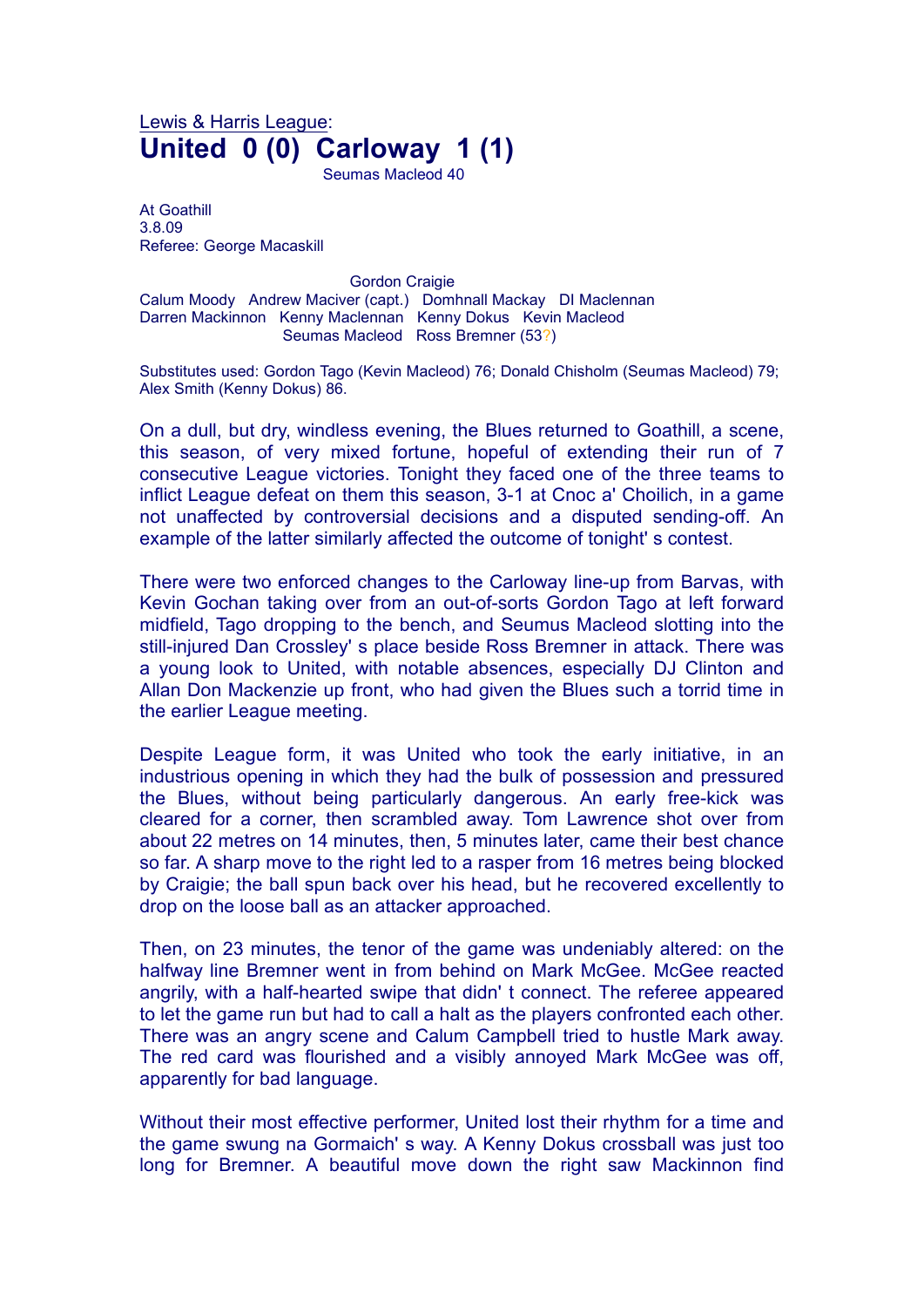Bremner running free; he beat off a crunching tackle to cross perfectly for Gochan 6 metres out in front of goal, but he headed well wide. Five minutes later, Bremner was released on the left and another perfect cross found Macleod in the same position and this time the header gave Macphee no chance.

United managed to regroup and largely negate Kenny Beag and Kenny Dokus in the second half, but despite possession and strong running, chances still eluded the Wasps. Indeed, opportunity came Carloway's way, as United pressed the game, mainly due to Bremner' s tireless running. Bremner shot over, then Macphee saved well from a quiet Gochan. A Calum Moody header from a corner was cleared off the line, before Bremner turned in from the left and cracked a beauty from 22 metres towards Macphee' s top lefthand corner. However, the keeper pulled off the save of the season to flick it over with his left hand. In the last 15 minutes, United threw everyone forward, sensing the possibility of an unlikely equaliser. Lewis Uig was like Napoleon on Elba as even Sandy Morrison and Tom Lawrence drove into midfield but still clear-cut opportunity escaped them, due mainly to clean handling by Craigie and aggressive stopping by Pongo and Domhnall, while Calum Moody and DI kept United' s wing men deep for their crosses.

It also left United dangerously exposed to the long clearance and on 80 minutes Bremner latched on to one, had only to beat one man, and ran clear in on goal. Martin Macphee did his Harald Schumacher, didn't commit/ lunge, stood big, and Ross had to lift the ball over him - and over the bar. Then, deep in injury-time, the chance came at last for the Stornoway boys: a cross ball broke in a crowded area to the sub (Fraser?), on the left edge of the 6 metre box, but he totally miskicked and the ball was eventually swept away for a corner.

United' s problems were clearly in setting up the chances and striking. Martin Macphee gave a top-class performance in goal and, apart from the last quarter of an hour when they were alarmingly over-stretched, Sandy Morrison, Lewis Uig, and Tom Lawrence coped adequately at the back. However, despite the best efforts of Calum Campbell and Liam Coleman in midfield, Innes Smith up front, the breaks would not come.

Losing Mark McGee so early altered everything too. It galvanised their effort but didn' t make them equally effective. For Carloway, Ross Bremner is like a constantly over-wound clockwork toy: tireless, ubiquitous, and hungry, but despite his endless running, Carloway' s attack was not that much more effective than United' s, even though the ball did run for them, and the midfield rarely fired at all, although Kenny Beag was his usual dogged, tenacious self, with one great drive blocked late on.

Na Gormaich' s successful League run is built on a stable, solid, and relentlessly pugnacious back four and competent goalkeeper, who inspire confidence in each other and those in front of them. Domhnall Mackay would be my Carloway Man of the Match as Pongo and he turned in sterling performances (they' re setting a very high standard); Calum Moody' s and DI'